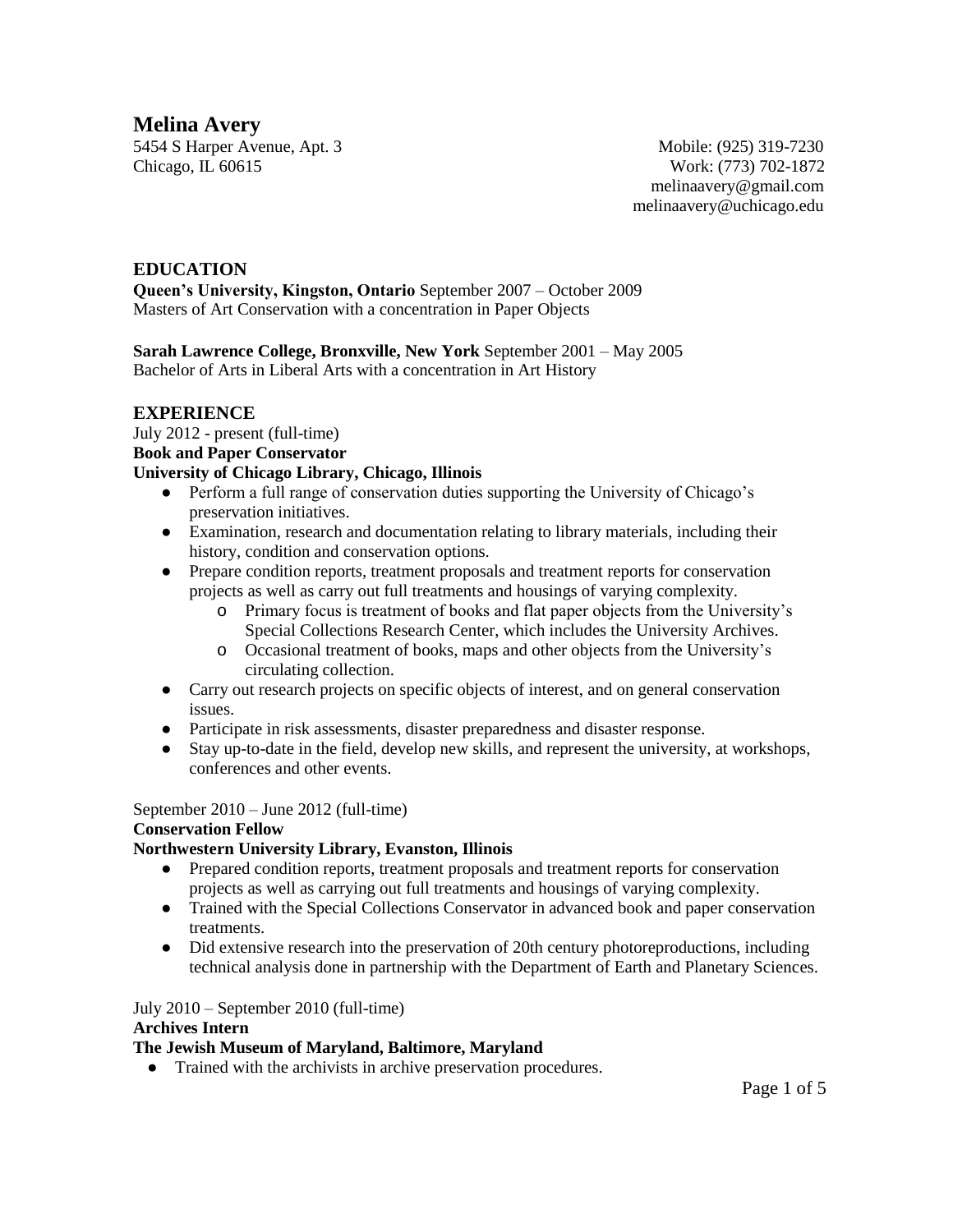- Rehoused and digitized archival records.
- Assisted in exhibit preparation.

### February – July 2010 (full-time)

### **Helen Ohrenschall Intern in Book and Paper Conservation**

### **The Sheridan Libraries and Museums at Johns Hopkins University, Baltimore, Maryland**

- Trained with senior conservators in advanced book and paper conservation treatments.
- Prepared condition reports, treatment proposals and treatment reports for conservation projects as well as carrying out full treatments and housings of varying complexity.
- Assisted in exhibit preparation.

### November 2009 – February 2010 (full-time)

### **Contract Paper Conservator**

# **The Sheridan Libraries and Museums at Johns Hopkins University, Baltimore, Maryland**

- Assisted the paper conservator, with a primary focus on treatment of a large collection of letters written with iron gall ink.
- Prepared condition reports, treatment proposals and treatment reports for conservation projects as well as carrying out full treatments and housings of varying complexity.
- Assisted in exhibit preparation.

### June – October 2009 (full-time)

#### **Paper Conservation Intern**

# **National Archives and Records Administration, College Park, Maryland and Washington DC**

- Trained with senior conservators in advanced paper conservation treatments.
- Prepared condition reports, treatment proposals and treatment reports for conservation projects as well as carrying out full treatments and housings of varying complexity.
- Assisted in exhibit preparation.

# September 2008 – April 2009 (5 hours / week)

# **Paper Conservation Laboratory Teaching Assistant Queen's University, Kingston, Ontario**

- Trained students in conservation protocols and techniques.
- Assisted the paper conservation professors as necessary.

#### May – July 2008 (full-time)

# **Paper Conservation Intern**

# **National Gallery of Canada, Ottawa, Ontario**

- Trained with senior conservators in advanced conservation treatments, with a focus on art on paper and photographs.
- Prepared condition reports, treatment proposals and treatment reports for conservation projects as well as carrying out full treatments and housings of varying complexity.
- Assisted in exhibit preparation.

#### June – August 2004 (15 hours / week)

### **Objects Conservation Assistant**

### **Cantor Center for the Arts, Stanford University, Palo Alto, California**

- Assisted the campus art conservator in maintenance of the outdoor sculpture collection.
- Served as liaison to the public while working on sculptures in public view.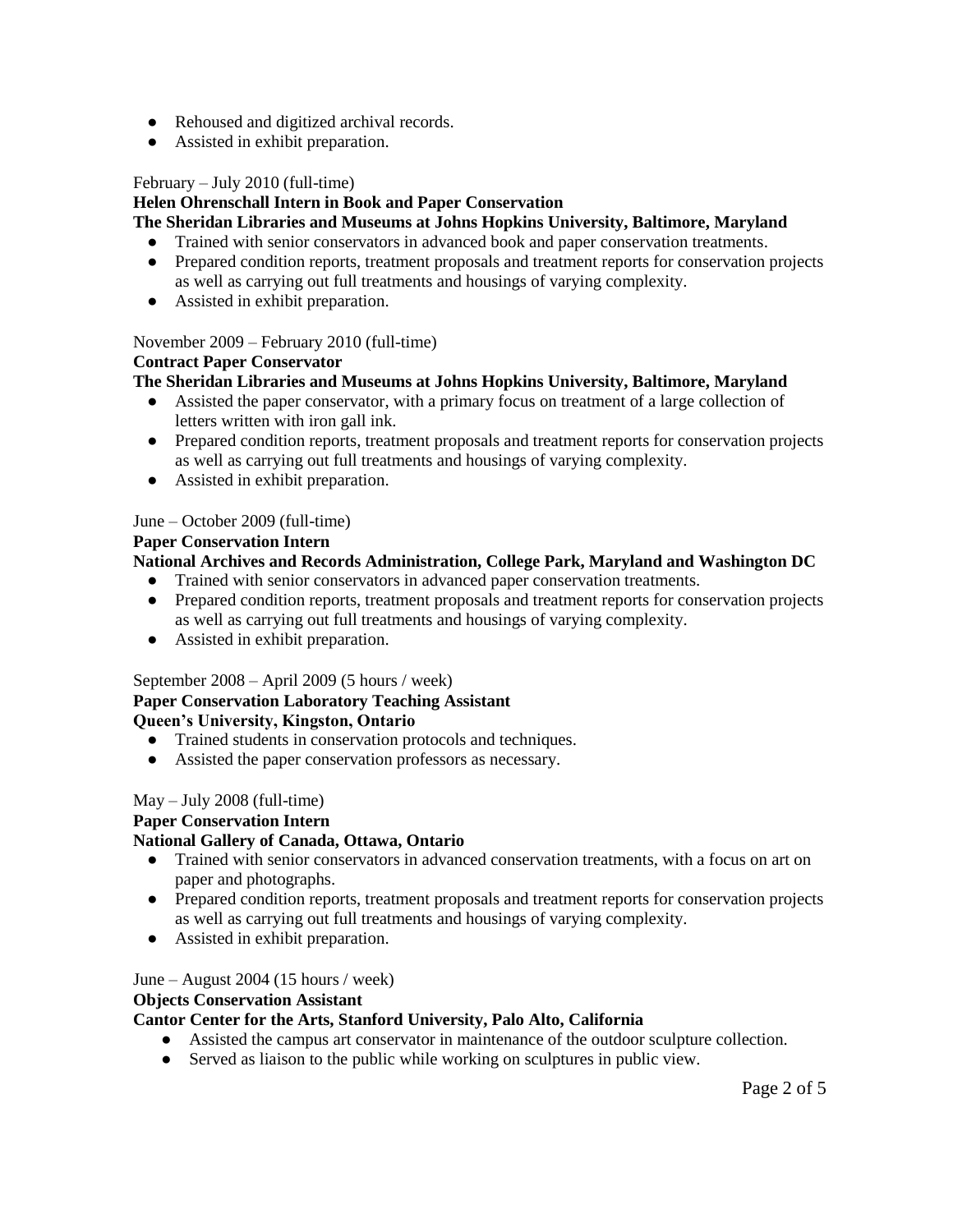September 2003 – May 2004 (4 hours / week) **Conservation Training**

#### **Ezio Buzzegoli Conservation Studio, Florence, Italy**

- The practical component of a year-long undergraduate academic program in conservation, which included basic training in many areas of conservation of art and historic objects.
- Prepared condition reports, treatment proposals and treatment reports for conservation projects as well as carrying out minor treatments and housings of varying complexity, and assisting the conservators and technicians.

### **VOLUNTEER POSITIONS**

**The American Institute for Conservation of Historic and Artistic Works, Book and Paper Group Education and Training Committee** 2016 – present Member-at-large

**Sarah Lawrence College Alumni Board of Directors** 2012 – 2017 Member and Chicago Area Liaison

**American Institute for Conservation of Historic and Artistic Works, Emerging Conservation Professionals Network** 2012 - 2016

Chicago Area Liaison

### **ADDITIONAL EDUCATION**

**Sarah Lawrence College Study Abroad Program, Florence, Italy** September 2003 – June 2004 Studies in Renaissance Art History, Art Conservation and the Italian language

#### **PRESENTATIONS AND PUBLICATIONS**

# **The American Institute for Conservation of Historic and Artistic Works Annual Meeting**

May 2019, Uncasville, Connecticut

"Rebinding a 52-pound Antiphonary:" a presentation at the Book and Paper Group Session, copresented with Ann Lindsey, about our project to rebind the largest book in the Special Collections Research Center, and the equipment built to make the treatment possible.

#### **Music Library Association Annual Meeting**

March 2013, San Jose, California "Ozalids and Open Reels: Preservation Problems for 20th Century Music Collections" Co-presented with Greg MacAyeal, music librarian at Northwestern University Library.

# *The Book and Paper Group Annual* **Volume 31 (2012)**

"Ozalids in the Music Library: Life Before Xerox:" a paper discussing my research on conservation options for a type of photoreproduction commonly called an Ozalid. Viewable online[: http://cool.conservation-us.org/coolaic/sg/bpg/annual/v31/bp31-02.pdf](http://cool.conservation-us.org/coolaic/sg/bpg/annual/v31/bp31-02.pdf)

# **The American Institute for Conservation of Historic and Artistic Works Annual Meeting**

May 2012, Albuquerque, New Mexico

"Ozalids in the Music Library: Life Before Xerox:" a presentation during the Book and Paper Group Session, discussing my research on conservation options for a type of photoreproduction commonly called an Ozalid.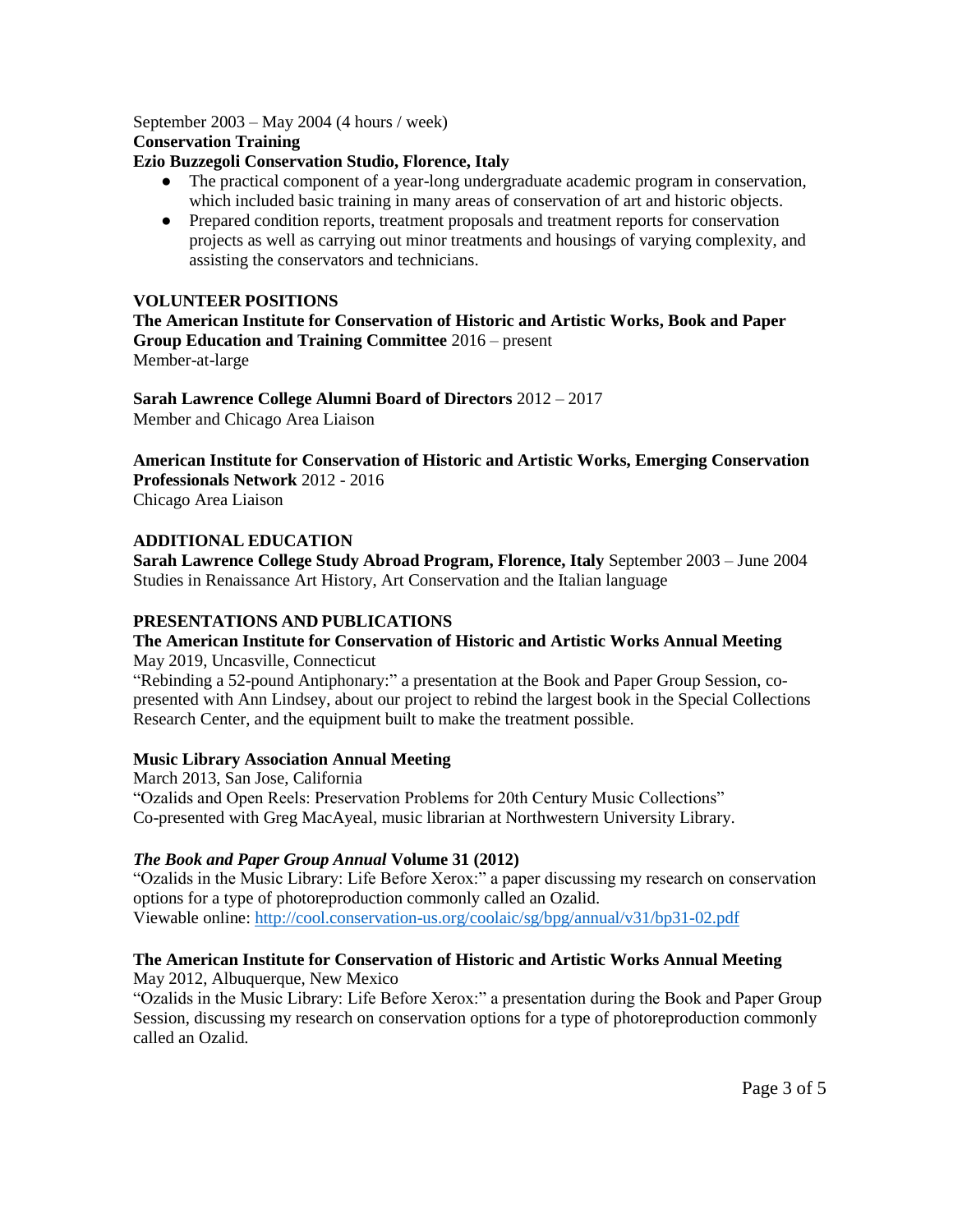### **Chicago Area Conservation Group**

November 2011, Northwestern University, Evanston, Illinois

A presentation on my projects during my fellowship at Northwestern, including discussion of a particularly complex conservation treatment as well as my research on the preservation of 20th century photoreproductions.

### **Conference of the Association of North American Graduate Programs in Conservation**

April 2009, Buffalo State College, Buffalo, New York A poster presenting my research on the effect of aged varnish on paper objects. Viewable online[: http://cool.conservation-us.org/anagpic/2009jpg/2009ANAGPIC\\_Avery.jpg](http://cool.conservation-us.org/anagpic/2009jpg/2009ANAGPIC_Avery.jpg)

### **PUBLIC OUTREACH**

# **Under Covers: the Art and Science of Book Conservation**

March - October 2013, John Crerar Library, University of Chicago An exhibit that I curated about book conservation, open to the public and designed to coincide with the American Library Association's Preservation Week. An online version of the exhibit is accessible at: <https://www.lib.uchicago.edu/e/webexhibits/scienceofconservation/>

### *The Conservator*

June 2013

A documentary film with my profession and a Special Collections rebinding project as its focus. The short film was made by University of Chicago undergraduates, in situ in the conservation lab. It is viewable online at:<https://vimeo.com/68180343>

### **WORKSHOPS AND CONFERENCES ATTENDED**

**Byzantine Bookbinding Workshop** Presented by Michael Burke August 2018, San Francisco Center for the Book, San Francisco, California

#### **German Paper Case Binding Workshop**

Presented by Henry Hebert, Conservator for Special Collections at Duke University Libraries March 2017, Big River Bindery in Atlanta, Georgia

#### **Biennial University of Illinois Conservation Colloquium:** *The Iron Gall Ink Dilemma: To Treat or Not to Treat?*

Presented by Crystal Maitland, paper conservator at the Canadian Conservation Institute December 2016, University of Illinois at Urbana-Champaign Attended the full two-day program including the smaller hands-on workshop.

# **The American Institute for Conservation of Historic and Artistic Works Annual Meetings**

2015 (Miami, Florida): *Practical Philosophy, or Making Conservation Work* 2014 (San Francisco, California): *Conscientious Conservation – Sustainable Choices in Collection Care* 2013 (Indianapolis, Indiana): *The Contemporary in Conservation* 2012 (Albuquerque, New Mexico): *Connecting to Conservation: Outreach and Advocacy* 

2011 (Philadelphia, Pennsylvania): *Ethos, Logos, Pathos: Ethical Principles and Critical Thinking in Conservation*

2009 (Los Angeles, California): *Conservation 2.0—New Directions*